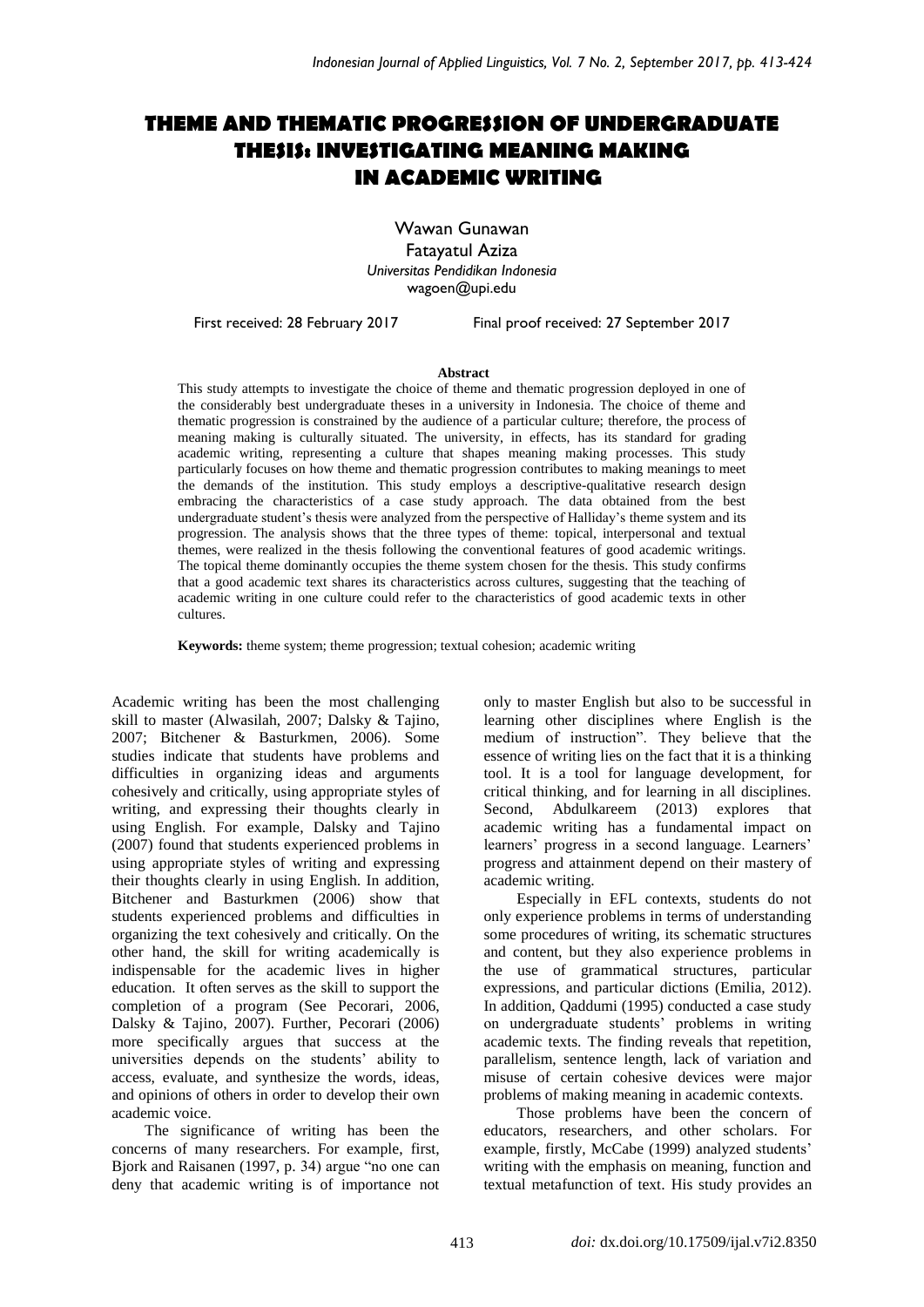effective framework for identifying cohesion in students' texts. Secondly, Wang (2007) focuses on developing students' theme and rheme and textual metafunction to frame effective ways of teaching in cohesive ways. Those studies indicate that paying attention to themes will be very useful in helping students communicate their ideas successfully. Those studies support what Halliday and Matthiessen (2004) specified in terms of listener/reader's network of meaning, where the meaning is accepted when it reaches the degree of cohesion.

The studies above signal how significant the system of cohesion is to support the degree of acceptance of an academic piece of writing. As the sense of appropriation is relatively contextualized and relativized (see Martin & Rose, 2008), this study attempts to reveal the system of cohesion which contributes to the degree of acceptedness of academic writings in a private university in Aceh, a province in north part of Indonesia. More specifically, this study focuses on revealing a portrait of theme system and thematic progression patterns which contribute to the cohesion of the student's academic text.

# **Theme Systems**

The theme systems in this study refer to the conceptions of themes from the perspective of Systemic Functional Linguistics. systemic functional linguistics treats language as a resource for meaning (see Halliday, 1985; Halliday & Matthiessen, 2004). Any natural language can be systemic and functional (Emilia, 2014). Concerning systemic, Emilia (2014, p. 25) states:

> "language is said to be systemic because it offers options or set of choices for making meaning. For example, the tense system offers choices for making meaning, and so do the systems of conjunction, of person, number, voice, or theme."

A systemic grammar sees language as a choice potential, with choices operating in a particular context (O'Donnell, Griffin., & Norris, 1967). O'Donnell et al. (1967) further provide an example of a choice potential in a particular context. They highlight the choice of *fag* and *cigarette,* in which case the use of the latter is deemed meaningful since it indicates the speaker's socio-cultural background.

A functional approach looks at how language enables us to do things - to share information, to enquire, to express attitudes, to entertain, to argue, to get our needs met, to reflect, to construct ideas, to order our experience and make sense of the world (Derewianka, 2011). A functional approach also describes how language varies from contexts to contexts (Derewianka & Jones, 2012). Additionally, Derewianka and Jones (2012) state that speakers may provide a discourse with certain expectations regarding the purpose of the interaction, the topic to be discussed, the nature of the relationship, and the channel of communication. In this sense, a functional grammar is a grammar that respects speakers' rights to make up their own minds about how they choose to talk; at the same time, it makes speakers explicitly aware of the choices available, so they can make an informed decision about the options they choose (Martin, Matthiessen, & Painter, 1997). The grammar resource in SFL to project users' choice in organizing information is the theme system. The theme system is concerned with the organization of information within individual clauses, and through this, with the organization of a larger text (Martin et al., 1997). Further, Martin et al. (1997) explore that the theme system is realized through a structure in which the clause falls into just two main constituents: a theme and a rheme (see Table 1).

| Table 1. The example of theme system |                        |  |  |  |  |  |
|--------------------------------------|------------------------|--|--|--|--|--|
| Fata                                 | has finished his study |  |  |  |  |  |
| Theme                                | <b>Rheme</b>           |  |  |  |  |  |

A theme is the point of departure of the message (Halliday, 1994; Halliday & Matthiessen, 2004), or the starting point for the message: what the clause is going to be about (Halliday, 1985; Eggins, 1994). It is the element which comes first in the clause. Meanwhile, rheme is part of the clause in which theme is developed or everything that is not theme is the rheme (Eggins, 1994). Eggins (1994, p. 275) then adds "rheme is the rest of the clause after the theme. That is rheme where the theme is developed and as the writer or speaker typically departs from the familiar to head towards the unfamiliar." The rheme typically contains unfamiliar or *new* information (Eggins, 2004). Thus, the given information is the theme and new information is the rheme.

In learning to write, knowledge of the theme system is very useful for language learners. A good piece of writing can be identified from the use of the theme system (McCabe, 1999). Butt, Fahey, Feez, and Yallop (2000, p. 152) confirm the value of the theme system.

"When student writers struggling with basic clause structure write texts made of clauses which do not have an effective progression of Topical Themes, the reader is not given any orientation to what the text is about or any signposts to show where the information has come from and where it is going. When student writers introduce too many Topical Themes unrelated to the thematic progression of the text, the reader easily loses the thread. The quality of writing in workplace, business and academic English can be improved dramatically if attention is given to the thematic progression of information in texts<sup>"</sup>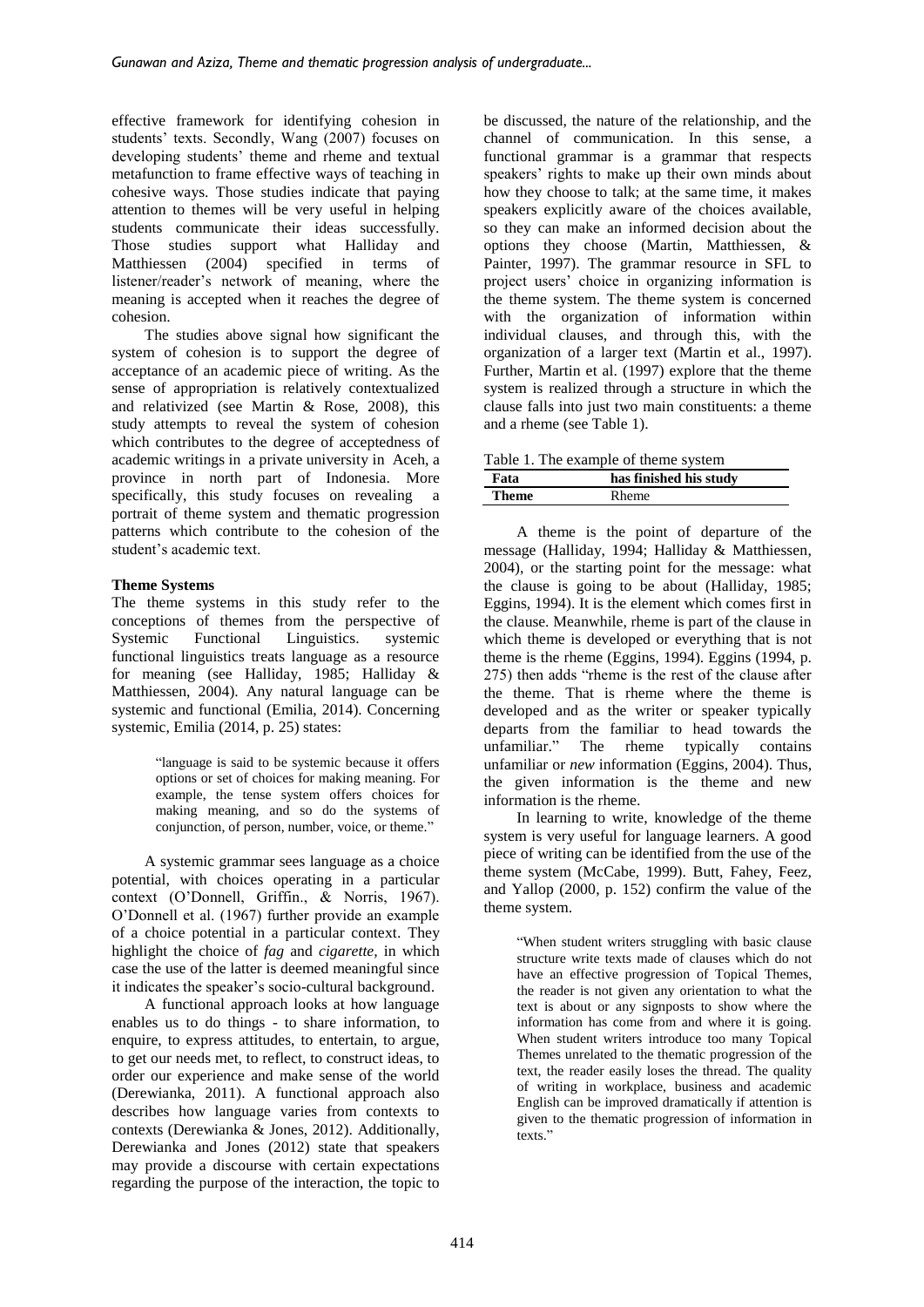Under the theme system, several aspects will be addressed, including the types of theme relevant to the met functions of language, longer unit theme, thematic progression, and higher level theme.

#### **The Boundary of Theme: Types of Theme**

As Figure 1 shows, theme is classified into three major systems: topical, interpersonal, textual. Regarding its markedness, theme can be unmarked or marked. Meanwhile with regard to predication, it can be categorised into predicated and nonpredicated theme (Eggins, 2004). As elaborated in Halliday (1994), Eggins (2004), Emilia (2010), and Halliday and Matthiessen (2004), there are three different types of theme: first, topical theme which is relevant with the experiential metafunction; second, interpersonal theme which is relevant to the interpersonal metafunction; and third, textual theme which is relevant to the textual metafunction. Each of which will be elaborated below.



## *Topical Theme*

Topical Theme of the clause is to which a transitivity function can be assigned or the first element of transitivity in the clause (Gerot & Wignell, 1994). According to Martin et al. (1997), topical theme can be recognized as the first element in the clause which expresses kinds of representational meaning that attaches a transitivity role such as actor, behaver, senser, carrier, or circumstance. However, Gerot and Wignell (1994) state that topical theme is not always the first nominal group in the clause. An important principle to remember is that every clause must contain only one topical theme (Eggins, 2004).

The term *topical theme* attached to this theme is not because it always describes the 'topic' of the discourse (Bloor & Bloor, 2004). The themes used by the speaker may refer to place or time when the

speaker is about to express attitude or show an example, and also a theme may even begin with a rhetorical question (Bloor & Bloor, 2004). In other words, it can be said that "the topical theme always acts for a *participant, circumstance,* or *process"*  (Martin et al., 1997, p 24; Halliday & Matthiessen, 2004, p. 79; Bloor & Bloor, 2004, p. 72).

The topical theme which functions as the subject of the clause is called unmarked, while the topical theme which is not the subject is called marked topical theme (Gerot & Wignell, 1994; Halliday & Matthiessen, 2004; Emilia, 2014). The term *marked* is used because it stands out; it attracts attention because it is not what is normally expected to find (Gerot & Wignell, 1994). Thus, the choice of themes is meaningful. When marked themes are found, it can be said that there are at least two purposes behind the speaker's/writer's patterning of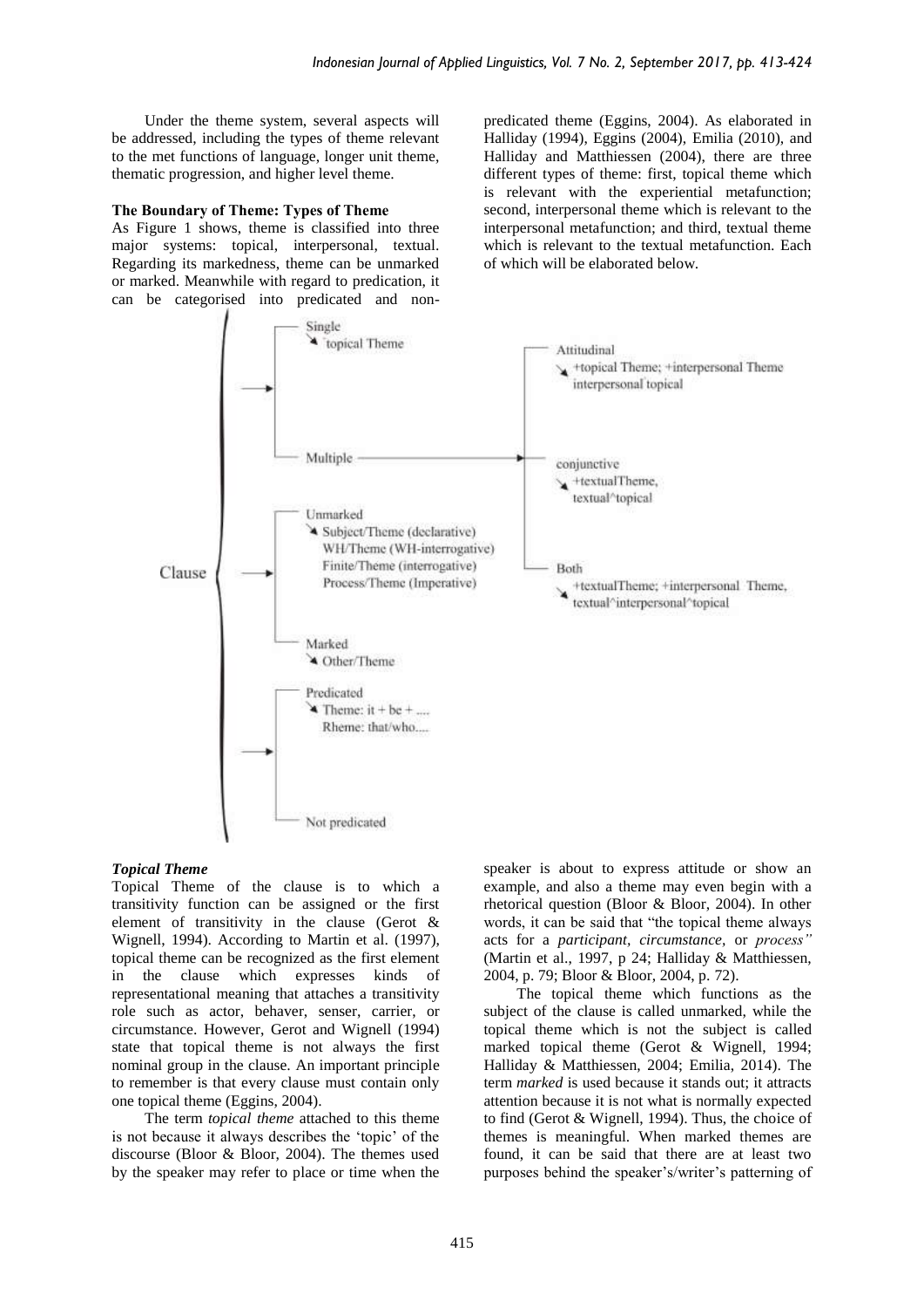the theme: (1) to draw the addressee's attention to a particular group or phrase, but more often it is (2) to build a coherent text that is easy to follow (Butt et al., 2000). Concerning unmarked Topical Themes, some examples of it are presented in Table 2.

| Table 2. Examples of unmarked Topical Themes |  |  |  |  |  |  |  |
|----------------------------------------------|--|--|--|--|--|--|--|
|                                              |  |  |  |  |  |  |  |

| <b>Participant</b><br>as Theme | <b>Unmarked</b><br>(Subject as<br>Theme) | <b>Smoking</b><br>a It (smoking) | is dangerous for our health.<br>causes any disease<br>is said |  |  |
|--------------------------------|------------------------------------------|----------------------------------|---------------------------------------------------------------|--|--|
|                                |                                          | Topical Theme                    | Rheme                                                         |  |  |
|                                |                                          |                                  | Adopted from Emilia (2014)                                    |  |  |

Table 2 indicates that unmarked Topical Themes are identified by the use of participant as a theme. In addition to the unmarked themes, topical theme also consists of the marked themes. Examples of marked topical theme are presented in Table 3.

Table 3. Examples of marked Topical Themes

| Circumstance as a Marked       |           | Yesterday | I went to the zoo with my family. |                      |                            |  |
|--------------------------------|-----------|-----------|-----------------------------------|----------------------|----------------------------|--|
| Theme                          |           |           |                                   |                      |                            |  |
| <b>Process</b><br><b>Theme</b> | <b>as</b> | a         | Marked                            | Come                 | to the class on time!      |  |
|                                |           |           |                                   | <b>Topical Theme</b> | Rheme                      |  |
|                                |           |           |                                   |                      | Adopted from Emilia (2014) |  |

From the table above, it could be seen that marked Topical Themes are realized by the use of circumstance and process as a theme. The idea of *markedness* is a notion that is particularly useful in language education (Emilia, 2014). One effect of the use of marked theme, as stated by Eggins (1994, p. 302) is to allow "generic classes to be made theme without having to make the actors/subjects in the clause". In students' texts, marked themes help students to foreground points that they consider important to be put in the initial position of the clause, such as manner, time, or place. Marked themes can be in the form of circumstantial elements, such as places, times, or participants which are not the Subject of the clause (Martin & Rose, 2008).

In relation to the use of marked and unmarked themes, Thompson (2014, p. 19) states "the developing writer who has limited resources may be restricted to less marked option." Meanwhile, the use of more marked themes indicates the writer's ability to produce more dynamic text which is a typicality of an academic text (Wang, 2007). Marked Topical Themes can give an impact on the development of information in argumentation where arguments are arranged in a meaningful way to achieve its purpose (Nwogu & Bloor, 1991). Despite the markedness of the topical theme, the most important thing for the students in writing a text is to make sure that the selected theme is effective. Butt et al. (2000, p. 152) argue that "when student struggling with basic clause structure write texts made of clauses which do not have an effective progression of *Topical Themes,* the reader is not given any orientation to what the text is about nor any signposts to show where the information has come from and where it is going." This argument implies that Topical Themes are dominant in the text are not what matters, but using the effective and thematic Topical Themes is the key to make good texts.

#### *Interpersonal Theme*

The interpersonal theme is often used to foreground the writer's position or view point (Droga & Humprey, 2003). A speaker or writer frequently begins a clause with an adjunct to commit to the truth, correctness, certainty or strength of the propositions (e.g. by using the words *honestly, really, probably, possibly, or presumably*), or to display their attitude to something or evaluate a situation (e.g. by using the words *happily, unfortunately, tragically,* or *clearly*) (Bloor & Bloor, 2004). Interpersonal theme deals with modal/comment, adjunct, finite/verbal operator in yes/no interrogative, mood, polarity or any combination of vocatives or personal names (Emilia, 2014). The constituents that function as interpersonal themes include:

- a. The finite/unfused, such as Should they be doing that? Are you coming today?
- b. Modal adjunct as in Mood Adjunct and Comment adjunct: Mood adjunct: Sometimes, we faced a technical problem. Comment Adjunct: Fortunately, before being closed, there was one child who registered himself as one of the students there. c. Vocative Adjuncts
- Simon, isn't that Suzy's car? d. WH Elements or Polarity Adjunct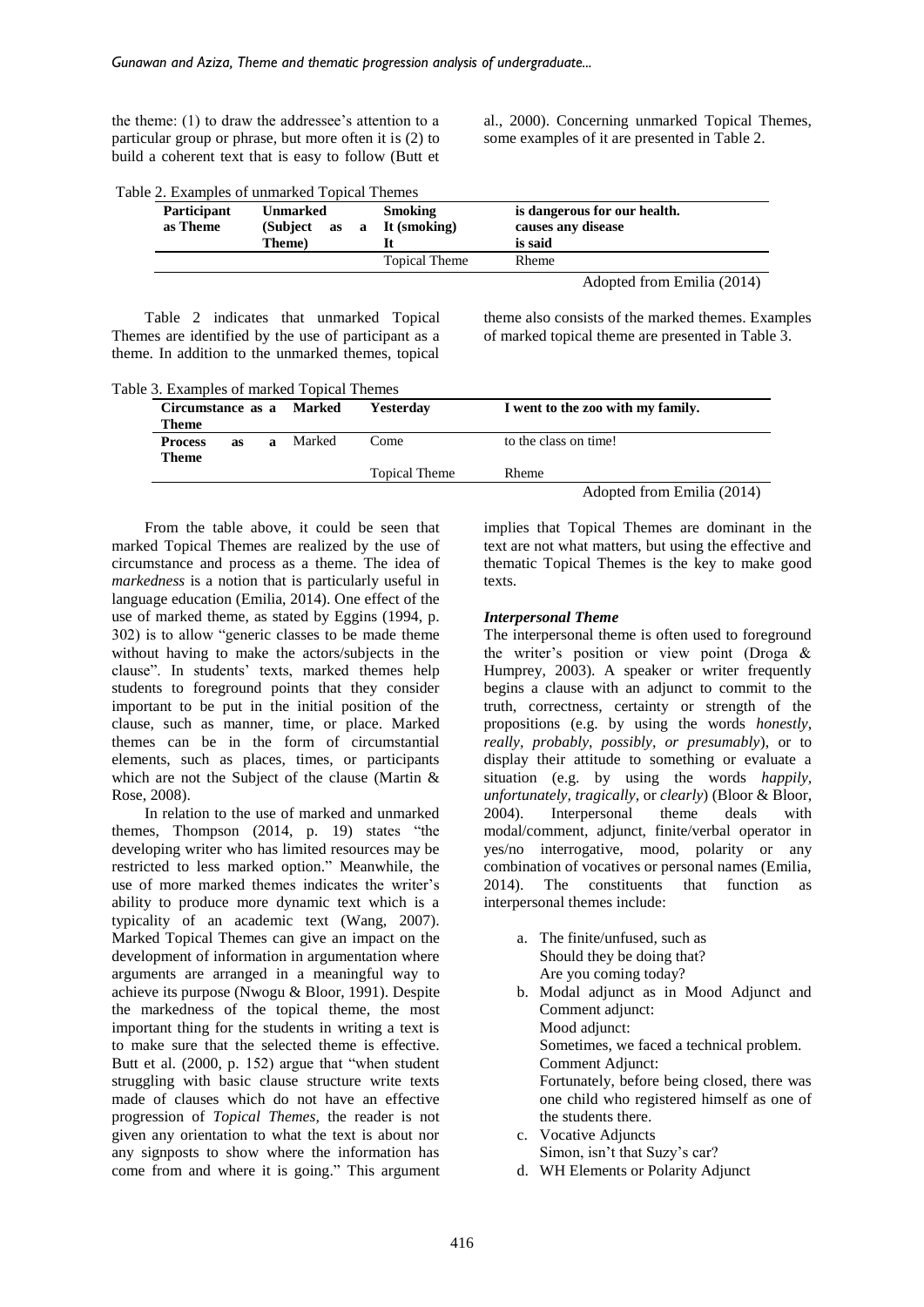Why can't you come over tonight? (adopted from Martin et al., 1997).

The occurrence of interpersonal themes in the texts may signal writers' effort to foreground their position, to share their point of view, or to express their own angle of judgment on the issue in the text (Emilia, 2010; 2014).

## *Textual Theme*

Textual Theme is the constituent which relates clause to its context (Eggins, 2004). The purpose of the textual theme is to serve as the 'linking function' to highlight the unfolding or logical structure of a text in which it is particularly important in the light of the significance given to argument, insight, criticism, discussion, and analysis in the text (Emilia, 2014). The elements of the textual theme can be continuatives and/or conjunctive adjuncts and conjunctions. To differentiate the two, conjunctive adjuncts are freer to move in a clause whereas conjunctions are restricted to be at the beginning (Gerot & Wignell, 1994).

In particular, textual theme is important in structuring the texts because the theme operates at sentence or clause complex level (Gerot & Wignell, 1994). Textual themes are realized in several ways:

- 1. Structural conjunction links two clauses in a coordinating relation or marks one clause as dependent on another. For example:
	- But : But the important matter is the meaning.
	- What : He attempts to find out what strategies used in translating.
	- That : The interesting point is that some of books reflect the society.
	- Where: This situation is different from the past where film was very expensive to watch, even less to have it.
	- When : When electronic text and print resources are combined, they create powerful environment.

(Martin et al., p. 21)

In Eggins (2004), conjunctive adjuncts as theme are elements which serve to link sentences together. Structural conjunction in Eggins (2004) refers to tactic conjunction which is used to link clauses together within a clause complex and will necessarily occur in the first position in the clause. Meanwhile in Emilia, (2010) structural conjunction is known as coordination and subordination. For example;

- So : So the school could continue its program to educate children.
- And : And he proposes marriage.

Because : Lintang is chosen because he is the central character.

- How : It is easy to see how conflict may arise between ego strength.
- While : A person with good ego is able to manage pressures while those with too much or too little ego strength can become disrupting.

(Emilia, 2010, p. 19).

- 2. Conjunctives provide a cohesive link back to previous discourse. In Eggins (2004), conjunctive adjuncts as Theme are cohesive conjunctions which link sentences to other sentences and may occur in other positions. For example:
	- Furthermore: Furthermore, Brown<br>determines that "most EFL determines that "most EFL programs are additive.
	- However: However, even though there are two kinds of shifts, this study only focus on category shift.
	- Therefore: Therefore, the writer chose The Teaching of English for Science and Technology in the classroom.

Besides : Besides, the argument is not true (Eggins, 2004, p. 306).

3. Continuative refers to continuity adjunct as theme and the commonest continuity items are *Oh, Well, Yea, and No.* Those items are used to indicate a relationship to previous discourse (Eggins, 2004). In addition, Halliday and Matthiessen (2004) provide constituents of textual Theme, such as continuative *Yes, No, Well, Oh,* and Conjunction.

# **METHODS**

The research was guided by a descriptive qualitative research design. Since the primary purpose of this study is to analyze, describe, and interpret data to recognize how textual organization of undergraduate thesis in a small scale, a descriptive qualitative research design was used to guide the research design to discover a meaningful description of a certain phenomenon through a textual analysis and interpretation (Creswell, 2004). An undergraduate student's thesis was obtained from an undergraduate student of Jabal Ghafur University in Aceh Indonesia. The research site was selected by considering that the result of the study will give impact on the students in the university, especially in the process of writing academic texts cohesively responsive to the demands of academic culture in the university. The sample was purposively selected by considering that the thesis is relatively recent. In addition, documentation method was employed in this study since the data were taken from printed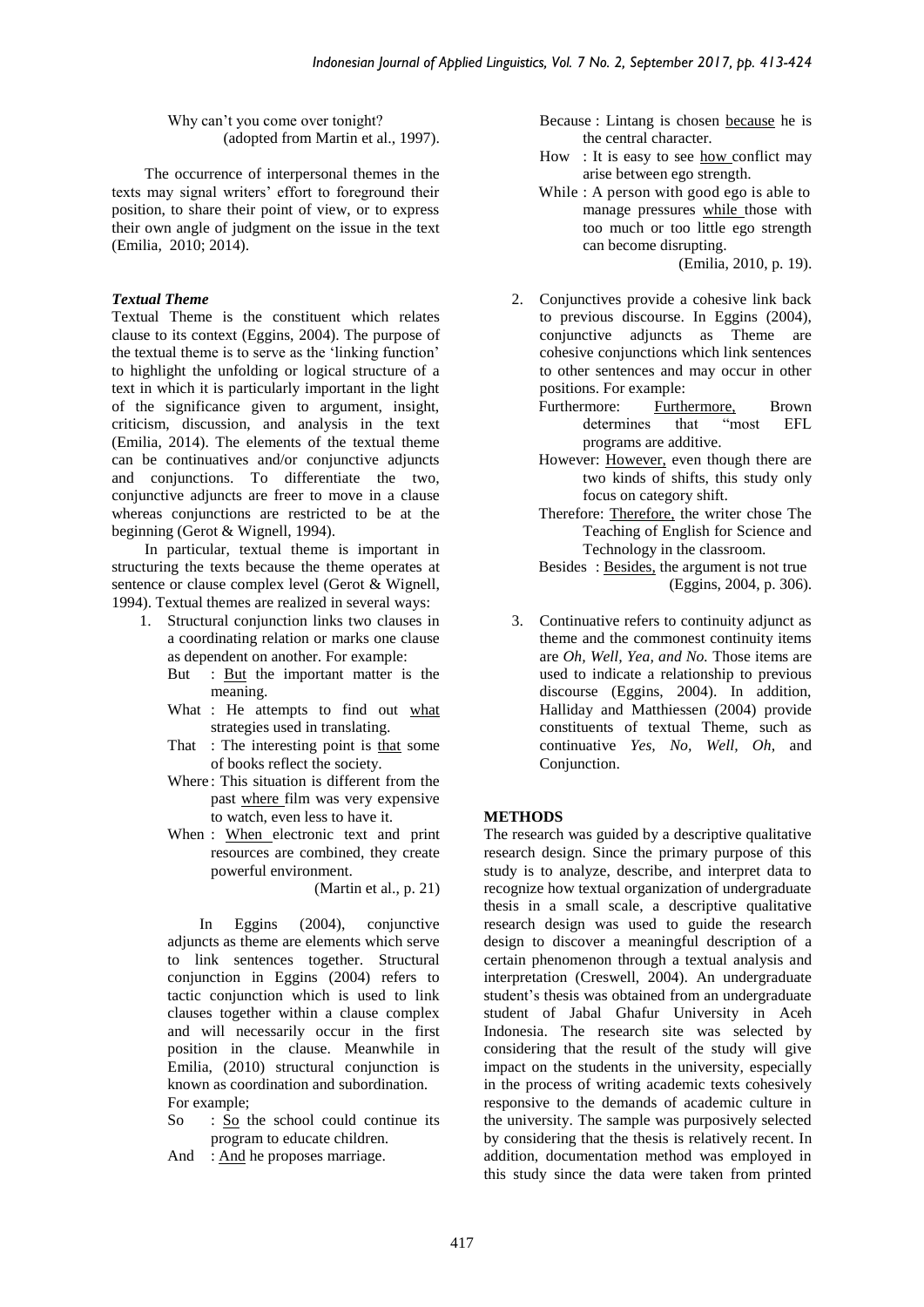media (Arikunto, 1998). Three steps were conducted in analyzing the data. First, the text was read carefully. Second, the text was broken down into clauses. Third, each clause was scrutinized by using theme and thematic progression analysis.

# **FINDINGS AND DISCUSSION**

The findings in Table 1 show that the three types of theme, i.e. topical, interpersonal, and textual themes,

are applied in the undergraduate thesis. The Topical Themes dominate the occupation of the themes. They have the share of 72.54 % of all themes. In opposition to the Topical Themes, the interpersonal themes are the rarest type of theme found in the text. They only happen 5 times or have the share of 0.56 % of all themes. Additionally, the textual themes are more frequently used than the interpersonal themes. They occur 241 times or occupy the percentage of 26.9% of the total.

|                |                      |          |     |               |     |               |                |               | Chapter       |               |     |               |              |               |
|----------------|----------------------|----------|-----|---------------|-----|---------------|----------------|---------------|---------------|---------------|-----|---------------|--------------|---------------|
| Types of Theme |                      |          |     |               |     |               | ш              |               | IV            |               |     |               | <b>Total</b> |               |
|                |                      |          |     | $\frac{0}{0}$ |     | $\frac{6}{9}$ | F              | $\frac{0}{0}$ |               | $\frac{6}{9}$ | F   | $\frac{0}{0}$ |              | $\frac{0}{0}$ |
|                | Single               | Marked   | 13  | 8.23          | 13  | 3.04          | 4              | 4.82          | -             | 3.78          |     | 5.56          | 42           | 4,45          |
|                | Constituent          | Unmarked | 85  | 53.80         | 252 | 59.02         | 42             | 50.60         | 104           | 56.22         | 47  | 52.22         | 530          | 56.20         |
| <b>Topical</b> | Longer               | Marked   |     | .90           | 14  | 3.28          | 6              | 7.23          | 13            | 7.03          |     | 2.22          | 38           | 4.03          |
|                | <b>Themes</b>        | Unmarked |     | 5.70          | 34  | 7.96          |                | 3.61          | -             | 3.78          |     | 10.00         | 62           | 6.57          |
|                | <b>Interpersonal</b> |          | 4   | 2.53          | 4   | 2.53          |                | 0.70          |               | 13.25         |     | 0.00          | 0            | 0.00          |
|                | <b>Textual</b>       |          | 44  | 27.84         | 44  | 27.85         | $\overline{1}$ | 26.00         | $\mathcal{I}$ | 20.48         | 54  | 29.19         | 27           | 30.00         |
|                | Total                |          | 158 | 100           | 158 | 100.00        | 427            | 100.00        | 83            | 100.00        | 185 | 100.00        | 90           | 100.00        |

The analysis shows that theme reiteration patterns dominate the occurrence of the three thematic progression patterns. They cover 60.90 % of the total. They occur merely 38 times or equal only to 8.20 % of all thematic progression patterns. The following are the details of discussion concerning theme structures and thematic progression patterns in the undergraduate thesis.

#### **Topical Themes**

The data in Table 5 show that topical theme is the most common theme in the thesis. The table shows that Topical Themes appear 672 times or occupy the percentage of 71.32 % of the total. The total number of Topical Themes equals the total number of clauses (672 clauses) analyzed in the thesis. In addition, these findings show that the student is able to position elements (Subject, Predicator, and Object) in the text properly. The use of those elements properly indicates good mastery of the student's skill in organizing the information. The high number of occurrences of Topical Themes in the text may indicate that the student effectively orients the readers to what her text is about (Eggins, 2004). This case also shows that the author seems to focus on generalized participants, and the participants are realized by the Topical Themes.

Table 5. The Distribution of Topical Themes in Undergraduate Student's Thesis

| <b>Chapter</b>                 | <b>Topical Themes in</b><br><b>Each Chapter</b> | Percentage | <b>Total Number</b><br>of Clauses | Percentage |
|--------------------------------|-------------------------------------------------|------------|-----------------------------------|------------|
|                                | l 10                                            | 16.36      | 110                               | 16.36      |
|                                | 313                                             | 46.57      | 313                               | 46.57      |
| Ш                              | 55                                              | 8.18       | 55                                | 8.18       |
|                                | 131                                             | 19.49      |                                   | 19.49      |
|                                | 63                                              | 9.37       | 63                                | 9.37       |
| <b>Total of Topical Themes</b> | 672                                             | 100.00     |                                   | 100.00     |

In addition, the Topical Themes are used to show the clarity of the subject matter being discussed. This is in line with Emilia's (2005, p. 187) statement that "when unmarked Topical Themes are mostly employed by the student in the text, it means that she employed the theme to provide clear focus in the clause." Again, Topical Themes can still be broken down into two, i.e. single constituent and longer unit Theme. Regarding single constituent, it is divided into unmarked Topical Themes (see Table 6) and marked Topical Themes (see Table 7). The same is true to the longer

unit theme. It is categorized into unmarked Topical Themes and marked Topical Themes as well.

Table 6 shows that from the two categories of topical theme (single clause constituent and longer unit), it is the unmarked themes (represented by a single clause constituent) that predominate the existence of theme in every chapter of the thesis. They are employed 530 times or cover the percentage of 56.26 %. Meanwhile, the unmarked Topical Themes which are represented by longer unit theme occur 62 times or with the percentage of 6.58 % of topical theme. Unmarked Topical Themes in each chapter are indicated by the use of nominal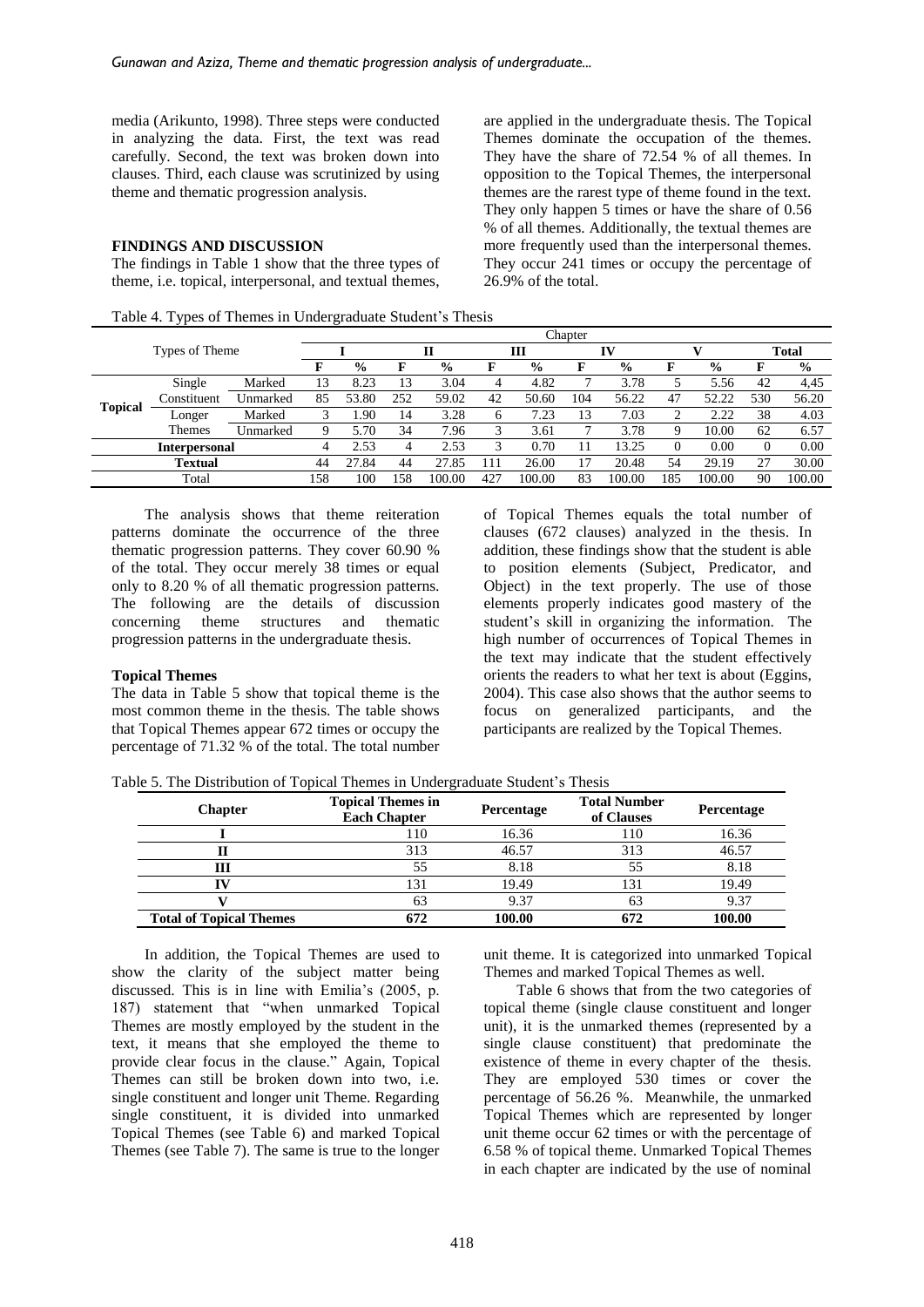group: common noun as Head, nominal group: personal pronoun as Head, impersonal *"it" and "there".*

Unmarked Topical Themes which are single constituent are very crucial to give the clarity to the point of departure of the text. Eggins (2004) argued that unmarked themes help in understanding the starting point of the message. They also help students understand the way in which the message is organized, and it is a major device that helps them understand a text as coherent. From the data presented in the previous section, it is seen that the use of unmarked Topical Themes is varied from one clause to other clauses and commonly serves as "the subject of the clause" (Emilia, 2005, p. 187). Regarding this, Halliday and Matthiessen (2004) argued that unmarked Topical Themes are to show nominal group or nominalization that serves as the subject and fills the slot of participant.

|  | Table 6. The distribution of Unmarked Topical Themes in Undergraduate Student's Thesis |
|--|----------------------------------------------------------------------------------------|
|--|----------------------------------------------------------------------------------------|

|                                          |          | <b>Unmarked Topical Themes in Each Chapter</b> |          |                           |                                   |                   |
|------------------------------------------|----------|------------------------------------------------|----------|---------------------------|-----------------------------------|-------------------|
| <b>Chapter</b>                           |          | <b>A Single Clause Constituent</b>             |          | <b>Longer Unit Themes</b> | <b>Total Number</b><br>of Clauses | <b>Percentage</b> |
|                                          | Unmarked | <b>Percentage</b>                              | Unmarked | Percentage                |                                   |                   |
|                                          | 85       | 16.03                                          |          | 14.51                     | 110                               | 16.36             |
| п                                        | 252      | 47.54                                          | 34       | 54.83                     | 313                               | 46.57             |
| Ш                                        | 42       | 7.92                                           |          | 4.83                      | 55                                | 8.18              |
| īν                                       | 104      | 19.62                                          |          | 11.29                     | 131                               | 19.49             |
|                                          | 47       | 8.86                                           |          | 14.51                     | 63                                | 9.37              |
| <b>Total of Topical</b><br><b>Themes</b> | 530      | 100.00                                         | 62       | 100.00                    | 672                               | 100.00            |

The common use of unmarked Topical Themes which are a longer unit is identified in the text. WHclause, finite and non-finite clauses function as marked themes instead of unmarked ones. They occur in hypotactic clause complexes, whose ordering of clauses is also marked, that is, the dependent clause comes before the main clause. The essence of employing longer unit themes in the text is that it highlights or thematises the relationship between the clauses (Droga & Humprey, 2003). In addition, it allows linking events and foregrounds

reasons, consequences and steps in a process (Emilia, 2014).

Furthermore, the presence of marked themes (both single constituent and longer unit) in the text can be recognized as a way of presenting a new topic or new beginning in the text as well as to scaffold the discontinuity in the text (Martin, 1992). This can be seen from the data presented where marked themes are often used to signal new phase in a discourse and function to scaffold discontinuity.

|                         |               | <b>Marked Topical Themes in Each Chapter</b> |        |                           |                     |            |
|-------------------------|---------------|----------------------------------------------|--------|---------------------------|---------------------|------------|
| <b>Chapter</b>          |               | <b>A Single Clause Constituent</b>           |        | <b>Longer Unit Themes</b> | <b>Total Number</b> | Percentage |
|                         | <b>Marked</b> | Percentage                                   | Marked | <b>Percentage</b>         | of Clauses          |            |
|                         |               | 30.95                                        |        | 7.89                      | 110                 | 16.36      |
| П                       | 13            | 30.95                                        | 14     | 36.84                     | 313                 | 46.57      |
| Ш                       |               | 9.52                                         | h      | 15.78                     | 55                  | 8.18       |
| IV                      |               | 16.66                                        | 13     | 34.21                     | 131                 | 19.49      |
|                         |               | 11.90                                        |        | 5.26                      | 63                  | 9.37       |
| <b>Total of Topical</b> | 42            | 100.00                                       | 38     | 100.00                    | 672                 | 100.00     |
| Themes                  |               |                                              |        |                           |                     |            |

Table 7. The distribution of Marked Topical Themes in Undergraduate Student's Thesis

As seen in Table 7, the use of marked themes is 80 times or covers the percentage of 8.48 % of Topical Themes. Those marked themes consist of 4.45 % of a single clause constituent and 4.03 % of longer unit theme. The use of marked single constituent is fewer than the use of marked longer unit theme. The thesis used marked Topical Themes to move the topic forward or to highlight particular field under discussion. Those marked themes are mostly in the form of prepositional phrases. Some examples can be seen in the clauses: *[28a] At the level of school, we find only a few students can communicate in English and give responses to their teacher's questions, [6a] In Indonesia, English is considered as a foreign language.* In addition to

marked Topical Themes with a single clause constituent, marked Topical Themes with longer unit themes are also found in the text. First, they are indicated in the student's text through the use of non-finite clauses such as in the clauses *[69a] To overcome this bad feelings, it is better to keep the students' security first. [87a] On attempting to give a tentative solution to the problem, the hypothesis would be stated as the following: The Community Language Learning Method can improve students' speaking ability. [43c] After doing pre test and post test, the data were collected and translated into English. [6c] Before conducting the research, the writer had consulted with the headmaster and the English teacher. [128b] By practicing English*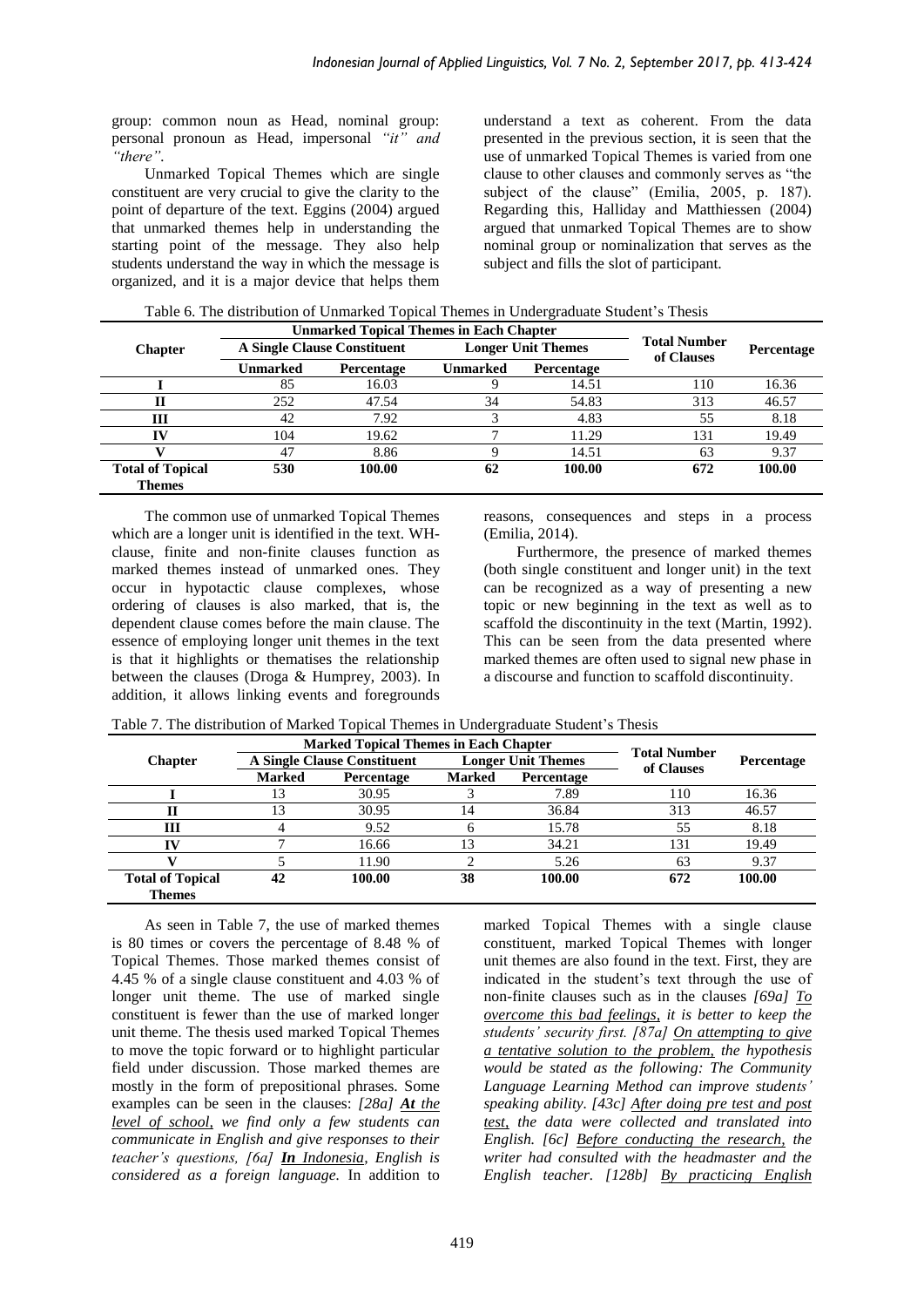*inside and outside the classroom, the students are expected to be able to increase and improve their ability in English. [60b] Guided by knowledge that each learner is unique, the teacher creates an accepting atmosphere.* Second, they are realized by the use of finite clauses, like in the clauses *[54c] If the result of the research is lower than limit score in the t-score measurement table, it means. [291b] If two groups were demonstrably alike took the test, the marking range would be the same.* Third, they are identified by the use of WH-clause such as in the clause *[56a] When students have an idea of what will happen in each activity, they often feel more secure.*

The data displayed also indicate that the thesis used marked themes to move the topic forward. This means that marked themes have an important role in moving the readers from one phase of the story to the next and are important in structuring the larger discourse (Martin et al., 1997). Marked themes are very important to the success of the text. They are useful to guide the readers and function as "contextual frame" that stage in the progression of the written text (Emilia, 2005). In addition, the importance of marked themes is as part of extended theme, so that it can affect the organization of the text (Eggins, 2004). The use of marked themes also can avoid monotonous use of subject in the text and highlight particular points of circumstances (Butt et al., 2000).

## **Interpersonal Themes**

The use of interpersonal themes in the text aims at presenting the author's perspective in the text. The author needs to express her point of view and expresses comments in the text (Derewianka & Jones, 2012). As shown in Table 8, the occurrence of interpersonal themes in the thesis is 18 (1.91 % out of the total of themes).

| <b>Chapter</b>                      | <b>Interpersonal Themes</b><br>in Each Chapter | Percentage | <b>Total Number of Clauses</b> | Percentage |
|-------------------------------------|------------------------------------------------|------------|--------------------------------|------------|
|                                     |                                                | 22.22      | 10                             | 16.36      |
|                                     |                                                | 16.66      | 313                            | 46.57      |
| ш                                   |                                                | 61.11      | 55                             | 8.18       |
|                                     |                                                | 0.00       |                                | 19.49      |
|                                     |                                                | 0.00       |                                | 9.37       |
| <b>Total of Interpersonal Theme</b> |                                                | 100.00     |                                | 100.00     |

In this case, the author simply inserts the elements of interpersonal themes in her writing. For example, mood adjuncts as interpersonal theme are found in the clauses: *[63a] Actually, speaking as a skill needs much exercise and practice, [39b] Frequently a question and answer technique may be used (by the teacher), [66a] The writer believes that the students will have lack of achievement in speaking skill, [38c] According to Harris (2008:21) "The oral ability test divided into five elements; pronunciation, grammar, vocabulary, fluency, and comprehension".* Limited occurrence of interpersonal themes is in line with the nature of academic text which avoids involving too much interaction between speakers or writer and the positions they are taking. This confirms Butt et al.'s (2000) statement arguing that the interpersonal themes are more often found in spoken texts since students join and sustain their interaction. Further, Butt et al. explain that learning how to manage interpersonal themes is important for those who are learning to manage spoken interaction.

Concerning the use of unmodulated clauses in the student's text, Eggins (2004) proposed unmodulated clauses to be the writer's attempt to present the message as a fact. In line with this, Emilia (2014) stated that statements realized in present tense indicate the writer is concerned with facts. Consequently, the readers of the text are convinced that these unmodulated clauses are true as facts. Presenting facts is essential in building arguments since Derewianka and Jones (2012) believed that in constructing arguments, giving reasons and evidence is important. These reasons and evidences need to be factual.

The way in which the thesis used modal operators relates to what Emilia (2014) stated that modal operators are very useful to express the writer's attitudes and judgments, including the writer's belief in the reality of the issue explained. Butt et al. (2000) also argued that it indicates the writer's openly persuasive. Moreover, mental process or mood adjunct 'I believe' emphasizes the writer's personal voice to indicate a subjective opinion, which is considered to be appropriate (Knapp & Watkins, 2005). Regarding this, Butt et al. (2000) added that in mood adjunct 'I believe', the finite before the subject shows that the author demands an agreement and in this case she strengthens her opinion by using the word 'believe'.

Overall, the result of study reveals that one of the best theses at Jabal Ghafur University could fulfil the typicality of a written text. The student is able to judge only when the student needs to. In other words, the student does not use excessive judgmental words.

## **Textual themes**

Textual themes are more frequently employed than interpersonal themes in the thesis.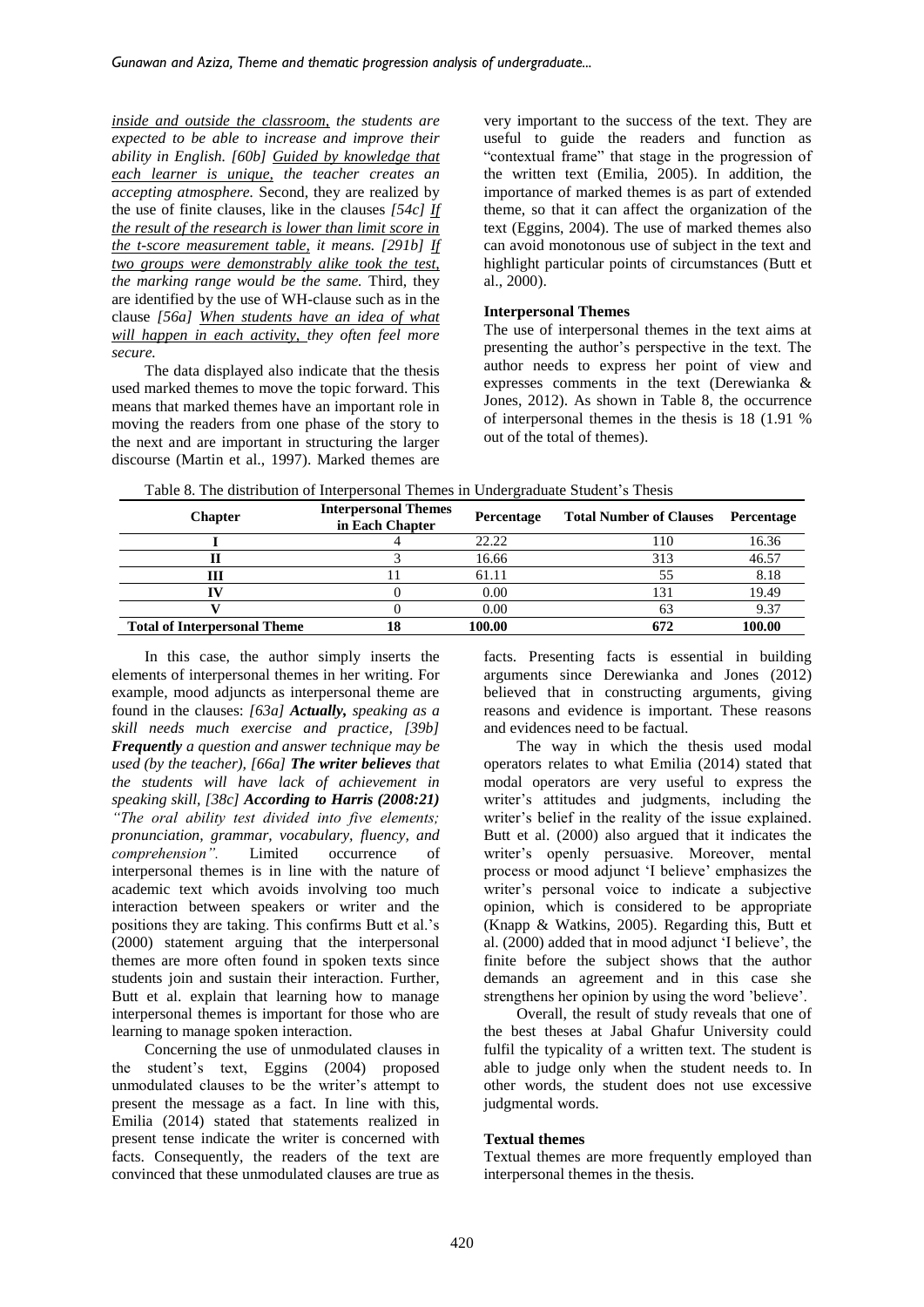Table 9 shows that the author applies textual themes in a higher frequency in her text compared to the interpersonal themes. The number of occurrence of the textual themes is 252 (26.75 % out of 100 %). The thesis employed textual themes to correlate one idea to the other ones in an attempt to produce a cohesive text. The occurrence of textual themes in the text is realized by the use of subordination, conjunction, coordination, and relative. For example, *[6a] In Indonesia, English is considered as a foreign language since it is not used in daily life of the people. [8a] Many people want to learn English, even though it is difficult for them. [30c] The pre-test was conducted before the writer taught in the class. [35c]The post-test was given after the writer taught the materials by using Community*  *Language Learning Method in improving students' speaking ability. [44a] They are also not confident, shy or uncomfortable if they made mistakes and they were afraid of making mistakes in class because they will be laughed at by their friends. [24a] In reality, however, most students are not able to speak fluently and accurately when (they are) doing conversation orally. . [3a] In addition, learning a language also helps students to express their ideas and opinions through the language. [74a] Besides, Freeman (1986:89) discovered that adults are threatened by the change inherent in learning and by the fear. [7c] Then she asked to the English teacher who teaches at class II<sup>1</sup> some information and some data needed.* 

| Table 9. The distribution of Textual Themes in Undergraduate Student's Thesis |                          |            |                        |            |  |  |
|-------------------------------------------------------------------------------|--------------------------|------------|------------------------|------------|--|--|
| <b>Chapter</b>                                                                | <b>Textual Themes in</b> | Percentage | <b>Total Number of</b> | Percentage |  |  |
|                                                                               | <b>Each Chapter</b>      |            | <b>Clauses</b>         |            |  |  |
|                                                                               | 44                       | 17.46      | 110                    | 16.36      |  |  |
|                                                                               | 111                      | 44.04      | 313                    | 46.57      |  |  |
| Ш                                                                             |                          | 6.74       | 55                     | 8.18       |  |  |
|                                                                               | 53                       | 21.03      | 131                    | 19.49      |  |  |
|                                                                               | 27                       | 10.71      | 63                     | 9.37       |  |  |
| <b>Total of Textual Themes</b>                                                | 252                      | 100.00     | 672                    | 100.00     |  |  |

The results of analysis meet Martin et al. (1997) theory arguing that textual elements in the text were realized in structural conjunctions such as coordinating and subordinating conjunctions, relative pronoun, and conjunctive. The use of different kinds of cohesive ties indicates the student's attempt to provide various kinds of textual themes which can be helpful to create a cohesive text (Eggins, 2004). The results of analysis also show that textual themes always appear in the first part of the theme. When textual themes mostly appeared in the initial clause, it means that the

student gives the linking functions from the previous element to the following elements (Martin et al., 1997). Providing textual themes in the initial position suggests that the student is able to provide connection between previous and following clauses so that the information between clauses appeared to be more cohesive.

## **Theme reiteration patterns**

The theme reiteration patterns are the most frequent method for developing sematic wave in the thesis.

| <b>Chapter</b>                    | <b>Theme Reiteration in</b><br><b>Each Chapter</b> | Percentage | <b>Total Number of Clauses</b> | <b>Percentage</b> |
|-----------------------------------|----------------------------------------------------|------------|--------------------------------|-------------------|
|                                   | 44                                                 | 19.04      | 110                            | 16.36             |
|                                   | 96                                                 | 41.55      | 313                            | 46.57             |
|                                   |                                                    | 7.79       |                                | 8.18              |
|                                   |                                                    | 23.37      | 131                            | 19.49             |
|                                   |                                                    | 8.22       |                                | 9.37              |
| <b>Total of Theme Reiteration</b> | 231                                                | 100.00     | 672                            | 100.00            |

Table 10 indicates that they have a number of occurrences of 231 times in the whole chapters or with percentage 53.97 % out of the two other

patterns. The following is representative examples from the text to illustrate a way of constructing cohesion in the text.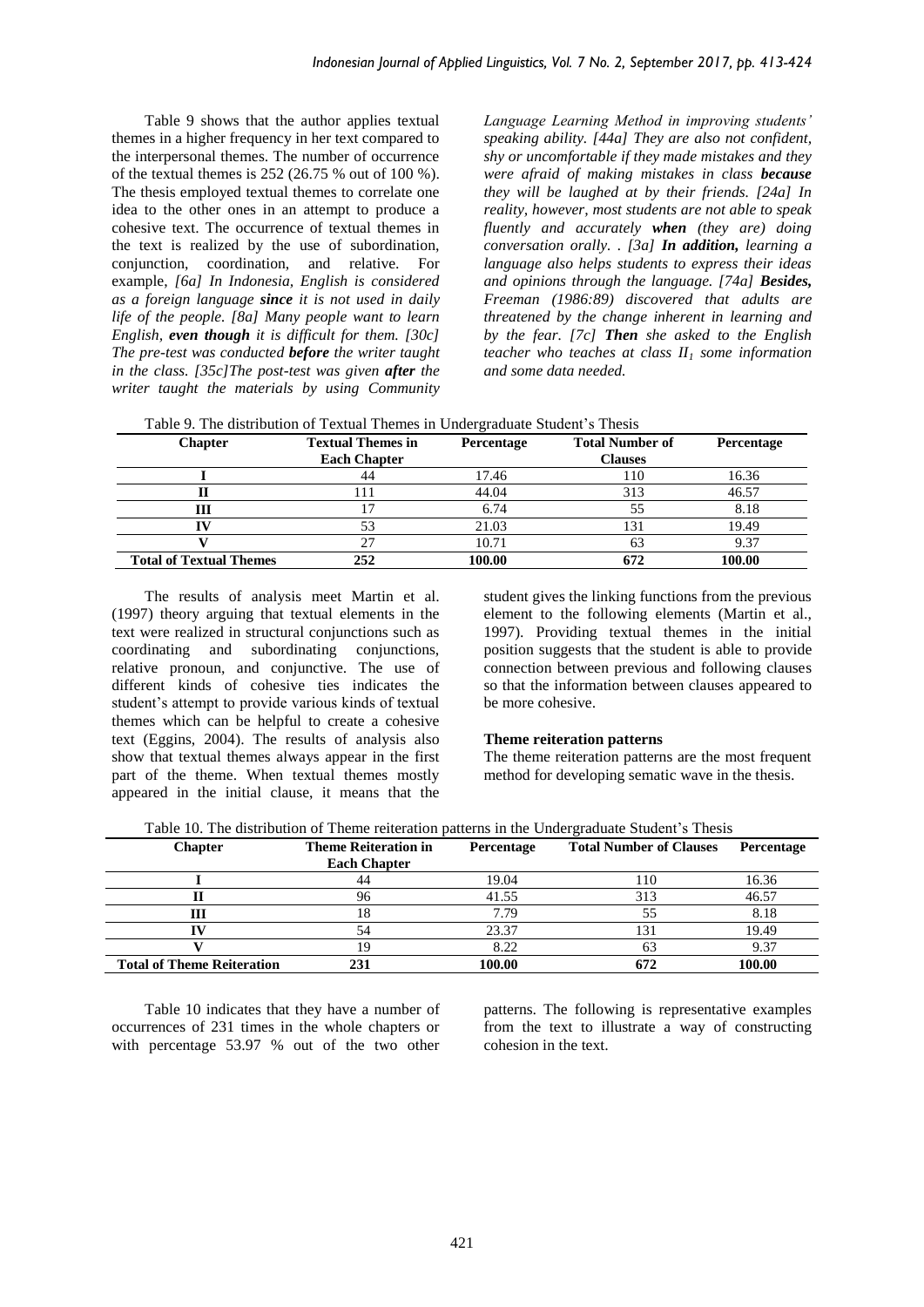

The sample of text above shows that the theme of one clause (*Students*) is repeated and becomes the theme of the next clauses. In other words, it could be stated that the flow of information in the theme reiteration pattern is iterative. The theme reiteration patterns in the text are used when discussing about the description of *a successful language learner.* In this case, the focus of information is on the language learners themselves. The thematic progression patterns above can be mapped in the following way:



In addition, the thesis employed personal reference in the text in an attempt to avoid repetition. The author of the thesis uses reiteration pattern for some reasons. First, she uses theme

reiteration pattern to make a consistent focus of her message. Second, she makes the point discussed in the text as the central attention. The trend of thematic progression in the student's text is in line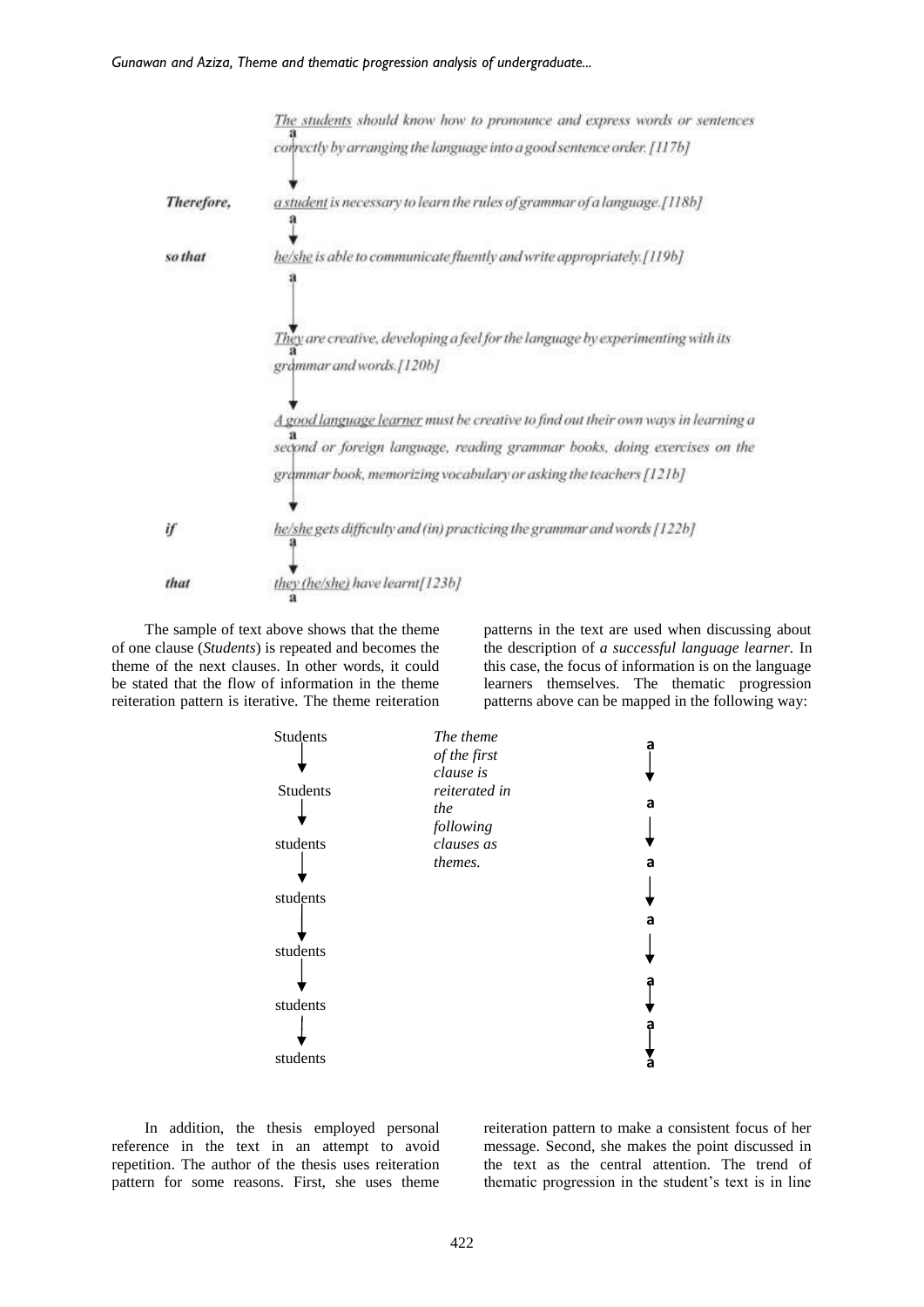with most English texts in general which present theme reiteration patterns as the most dominant thematic shifts (Nwogu & Bloor, 1991). This means that the author seems to have attempted to make her text well-organized to be therefore understandable. According to Nwogu and Bloor (1991), a theme reiteration or constant theme pattern is the basic pattern of themes in general.

> *The theme of the first clause is reiterated in the following clauses as themes.*

Speakers talk in order to have some effects on their listeners.[2b] They assert things to change their state of knowledge. [3b] They ask them questions to get them to provide information.[4b] They request things to get them to do things for them.[5b]

Additionally, in accordance with the results of analysis, the author used theme reiteration patterns in the text in order to make a strong focus of her information. It is in line with Eggins' (2004) statement that the theme reiteration patterns are used to emphasize the focus of the topic. Thus, it can be concluded that the student succeeded in maintaining the texts' focus by repeating its thematic elements (Eggins, 2004), and that the thesis is successful in providing the clear focus of the text.

#### **CONCLUSION**

Based on the findings of theme and thematic progression analysis, several conclusions could be drawn from this study. In terms of the theme system, it is found that three types of theme are employed in the thesis, i.e. the Topical Themes, interpersonal themes, and textual themes. The Topical Themes include the marked and unmarked themes. The interpersonal themes involve the use of unmodulated clause, modal operators, mood adjuncts, and comment adjuncts, while the textual themes employed in the thesis consist of conjunctive adjunct, subordination, coordination, and relative pronoun. From the analysis of the thematic progression pattern, it is found that the three types of thematic progression pattern used in the thesis are the theme reiteration pattern which is more dominant than other patterns such as zig zag pattern, and the multiple theme pattern. In brief, it could be stated that the thesis shows some commonality with other academic pieces regarding the use of cohesion system in which theme reiteration is dominant to produce a sense of cohesiveness in the text. This pattern provides a clear focus to help maintain a strong topical theme, and grasp the point of discussion in an academic context. Lexical cohesion serves as a means of creating cohesion. The theme system helps build the organization of information within individual clauses to contribute to the construct of the organization of a larger text. The text employed macro-theme (introductory sentence which predicts the overall development of the text) and hyper-theme (introductory sentence of the paragraph which predicts what the paragraph is going to be about) (see Coffin, 2006).

This study highlights other studies on native versus non-native speakers' academic writing, especially, which argue that EFL/ESL students deviate from English native speakers for they overuse certain themes, mainly interpersonal, textual, and marked themes, and underuse certain themes. The analysis of theme and thematic progression in this study provides a case that the system of cohesion applies for making meanings across cultural and linguistic backgrounds. Readers regardless of different cultural and linguistic background will be able to recognize an academic writing as a good piece if it is written in a proper way by attending to the deployment of cohesive devices such as theme system to establish its genre and discourse such as thesis in academic discourse as indicated in this study.

#### **REFERENCES**

- Abdulkareem, M. (2013). Investigation study of academic writing problems faced by Arab postgraduate students at Universiti Teknologi Malaysia (UTM). *Theory and Practice in Language Studies, 3*(9)*,* 1552-1557.
- Alwasilah, A. C. (2007). *Pokoknya kualitatif: Dasar-dasar merancang dan melakukan penelitian kualitatif.* Jakarta: PT. Dunia Pustaka.
- Arikunto, S. (1998). *Prosedur penelitian*. Jakarta: PT Rineka Cipta.
- Bitchener, J., & Basturkmen, H. (2006). Perceptions of the difficulties of postgraduate L2 thesis students writing the discussion section. *Journal of English for Academic Purposes*, *5*(1), 4–18.